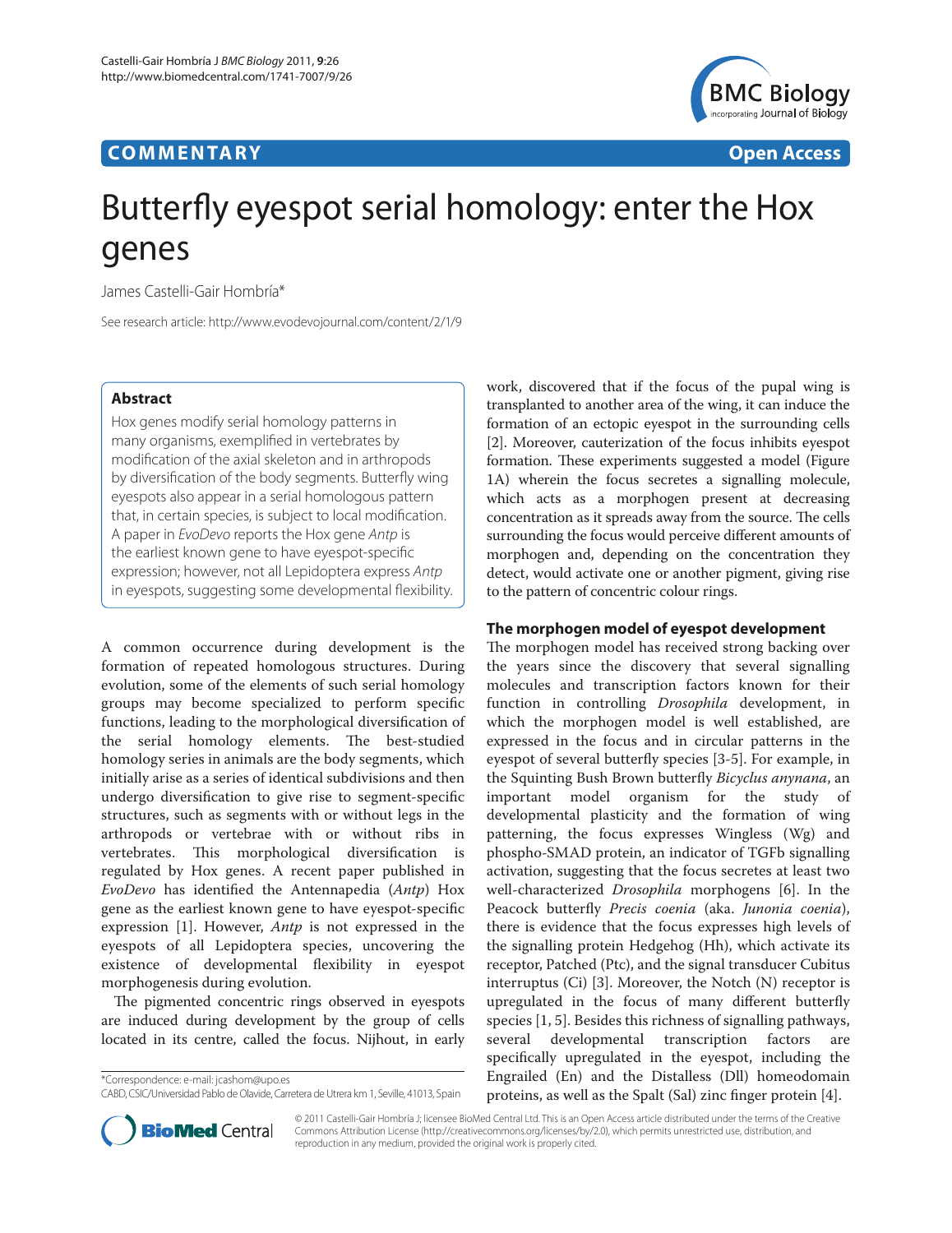#### **Temporal regulation of eyespot development**

Temporal analysis of gene expression shows that the specification of the eyespot occurs at the last larval stage, when En, Dll, Sal and N become activated in the focus. The recruitment to the eyespot of these developmental genes that are normally required in insects to make the legs and the wings represents a butterfly innovation in the evolution of this novel trait. Later, at the pupal stage, Wg and phospho-SMAD are detected in the focus, followed by the secondary activation of En, Sal and Dll in eyespot cells surrounding the focus [6]. This gives an idea of an early specification of the focus, followed by the activation of a number of ligands that induce around the focus the concentric activation of the transcription factors regulating pigmentation (Figure 1A). Interestingly, in some species, there are many more foci specified at the larval stage than eyespots will later develop, indicating that modulation of the eyespot development cascade at pupal stages may be responsible for the modification of the serial homology elements.

Saenko and collaborators [1] have now discovered that Antp is the earliest transcription factor known to date

activated in foci. *Antp* expression appears in all foci primordia, including those that will not contribute to an eyespot in the adult. This indicates that *Antp* function may be important for early eyespot specification, but it is unlikely to be responsible for regulating the departure from the basal serial homology. Thus, in butterflies, *Antp* has been co-opted to the eyespots, where its function, still to be identified, is unlikely to be the modification of serial homologous structures for which Hox genes are

## **Studies of gene function in eyespot support the morphogen model**

well known.

Although the expression of *Antp* and other developmental genes during eyespot formation is an exciting finding, the field is struggling to obtain functional information about the role each of these genes plays in eyespot formation. This is due to both the sparsity of eyespot mutant variants and the inefficient penetration of RNAi in the butterfly epidermis, where the eyespots form [7]. Current research is aimed at



higher levels close to the source (arrows represent the diffusing signal). As a response to different concentrations of the signal, the focus and nigher levels close to the source (arrows represent the uniusing signal). As a response to unletent concentrations or the signal, the locus and<br>cells surrounding it activate the expression of different transcription factor where a transcription factor is expressed depends on the sensitivity of its *cis*-regulatory elements to the morphogen signal activating it and on the possible cross-regulatory interactions between the various transcription factors expressed in the eyespot. These transcription factors will finally activate different pigments generating the adult colour pattern. (B) In the absence of larval specification, wound-healing activated signals can induce expression of the transcription factors activating pigmentation. Thus, two distinct pathways can achieve the same morphological outcome, allowing freedom to co-opt different genes while conserving the same final output.